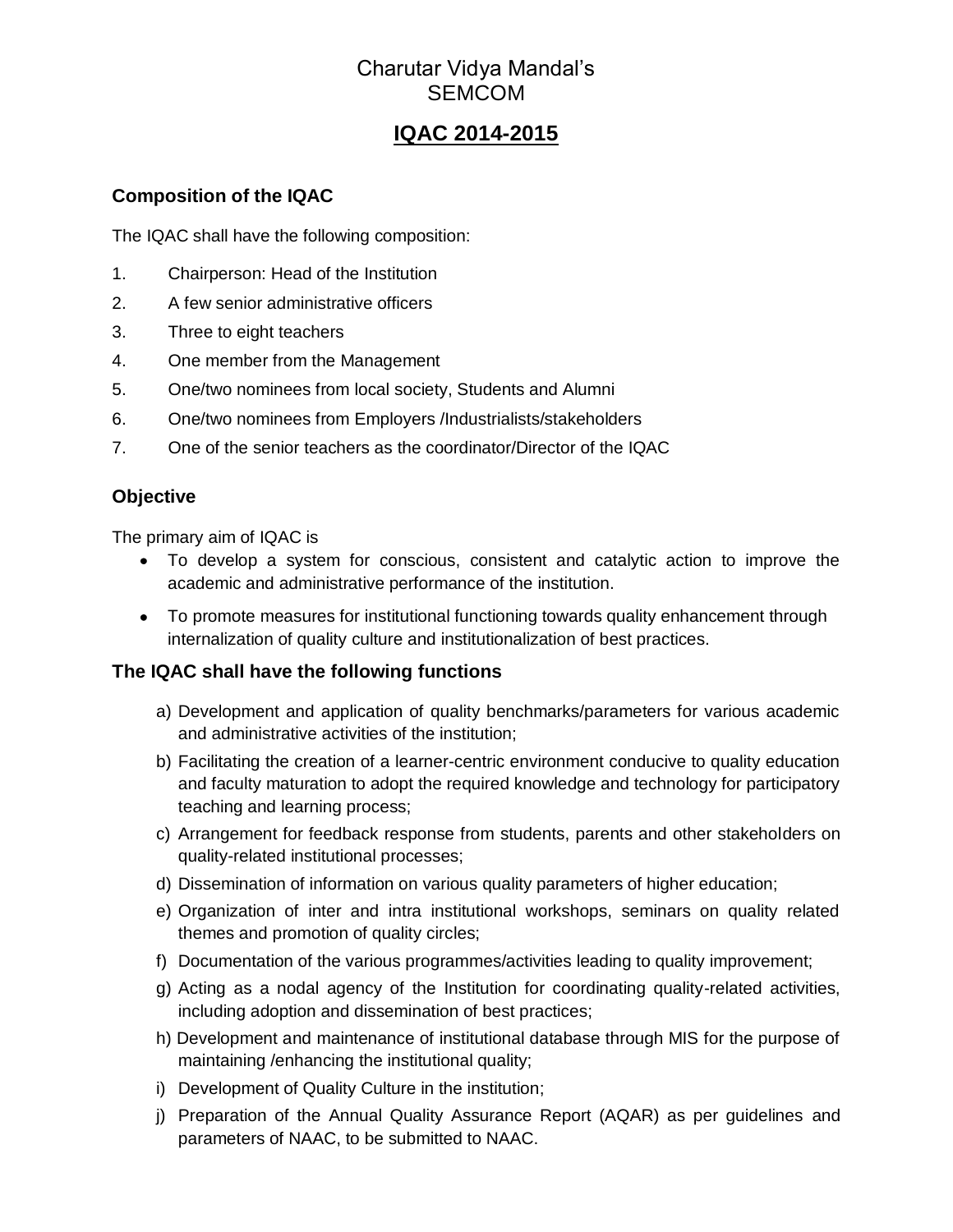#### **Benefits**

IQAC will facilitate / contribute

- a) Ensure heightened level of clarity and focus in institutional functioning towards quality enhancement;
- b) Ensure internalization of the quality culture;
- b) Ensure enhancement and coordination among various activities of the institution and institutionalize all good practices;
- c) Provide a sound basis for decision-making to improve institutional functioning;
- d) Act as a dynamic system for quality changes in HEIs;
- e) Build an organized methodology of documentation and internal communication.